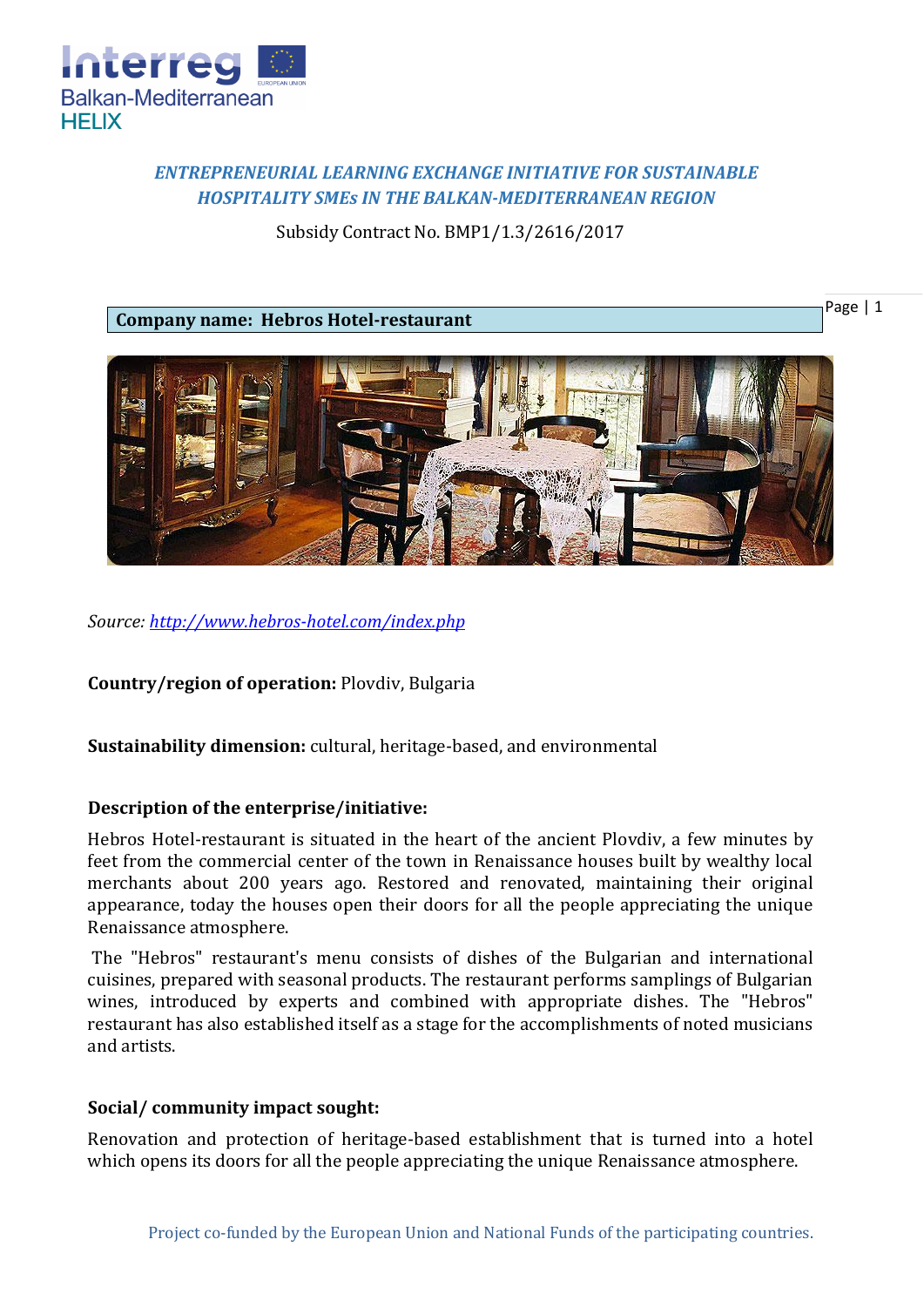

**Stakeholders:** diplomats, businessmen, and tourists from all over the world.

## **Approach applied:**

textile and furs about two hundred years ago. Later the house becomes property of Neshev Page | 2 Hebros hotel-restaurant dwells in a Renaissance house built by a wealthy local merchant of - the family of one of the survivors of the battle for liberation of Bulgaria at Shipka peak in the Balkan mountains in 1878. In the seventies of 20th century the heirs sell the house to the municipality of Plovdiv. Until the end of the eighties it is used as a place for receptions of the local communist party organization. In this period, the house is substantially restored and reconstructed maintaining its original appearance. In 1999, after being privatized, the place opens its doors for all the people appreciating the unique Renaissance atmosphere. The ten rooms of the hotel are furnished with authentic antique furniture and each has its own style. In the haet /lobby/ on the second floor you can meet friends or listen to the sound of 150 years old "Berger" piano. Hebros is style, coziness, hospitality and professional service that make the visitors come back again.

#### **Innovation applied:**

The first Slow Food club in Bulgaria called "Old Town Plovdiv" was established in November 2004 at Hebros restaurant. It's a branch of the international Slow Food movement (www.slowfood.com) founded in 1986 at a small restaurant in Bra, Italy. Slow Food events are regularly organized at Hebros restaurant. The idea is barely known Bulgarian products to become popular.

Another innovation is the "Regional Wine" project which main goal is to offer to tourists and citizen of Plovdiv the possibility to try the "Hebros" wine selection from local and international regional wines. Regional Wine is not only a place for wine tastings, but а wine shop, wine bar and wine cellar.

## **Social impact and business results achieved:**

Invited by the Bulgarian Business Leaders Forum, His Royal Highness the Prince of Wales visited the Hebros' stand at Sheraton Hotel in Sofia on the 13th of March, 2003. Prince Charles took an interest in the antique atmosphere of the houses and was proud to award A Business Ethics Standard to Hebros Hotel. Hebros Hotel was awarded by The Quality Mark Licensing Committee with A Gold Authentic Bulgaria Quality Mark. Hebros received A Rose for Distinction in four categories - - Cuisine, Hospitality, Ambience and Activities. The "Hebros" restaurant is also the winner of the "2003 Restaurant of the year" award of the "Bachus" magazine and is still one of the best restaurants in the country.

Furthermore, on the 1st of November 2006 the Consular Corps of Plovdiv has established "Le Club des Consuls de Plovdiv", deciding that their official meeting place will be Hebros Restaurant. During the cocktail of announcement to the press of the creation of the "Club". in the presence of the local authorities and representatives of the society, they have declared that Hebros was the only place of the town which could possibly be chosen as